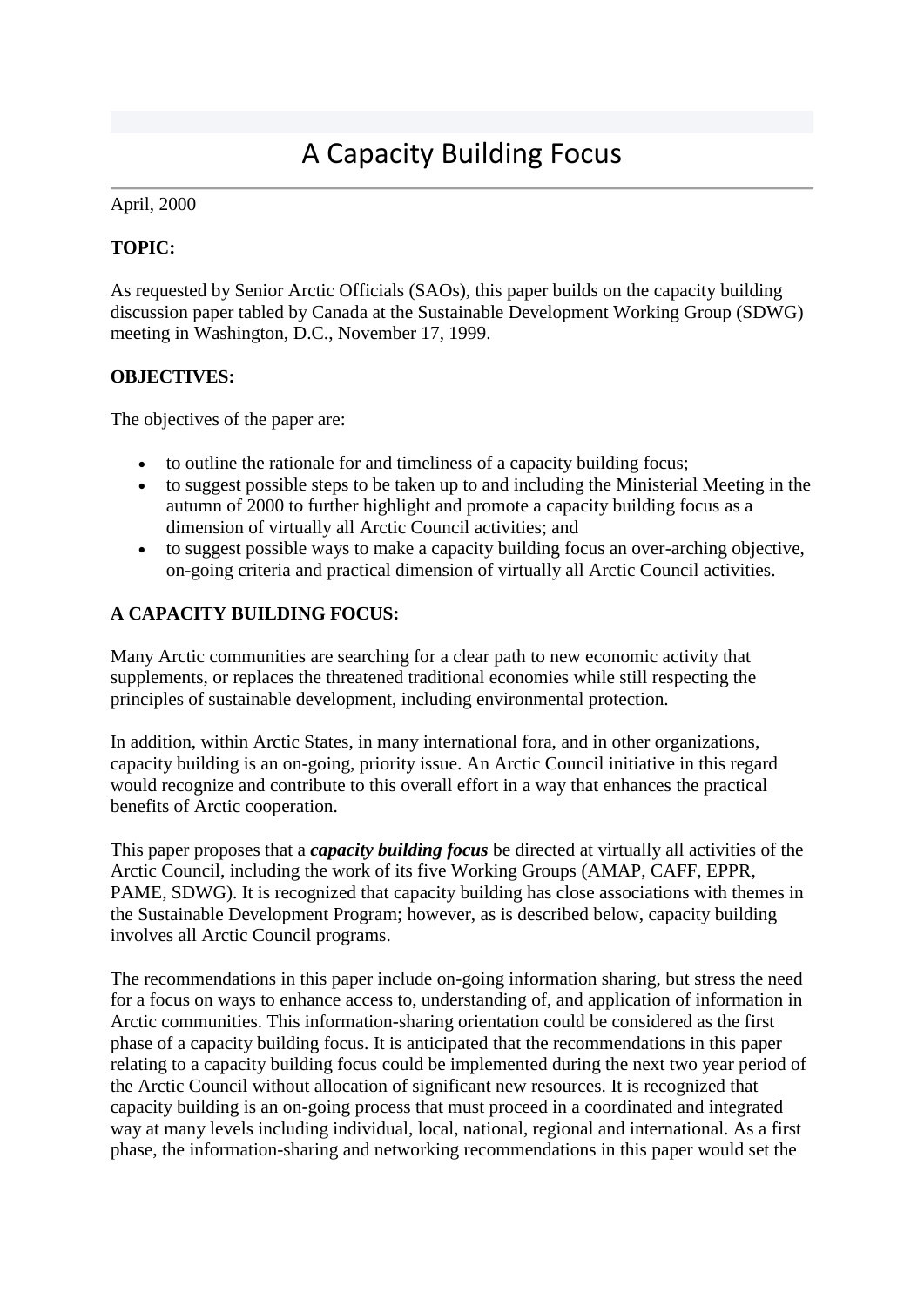stage for concrete project proposals during subsequent periods.

# **BACKGROUND:**

#### What is "Capacity Building"?

Capacity building is a broad concept. The United Nations Development Programme has described capacity building as *the sum of efforts needed to nurture, enhance and utilize the skills and capabilities of people and institutions at all levelsCnationally, regionally and internationallyCso that they can better progress toward sustainable development*.

The term "capacity building" is intended to capture the need to meet challenges by increasing the ability of individuals, communities, businesses, industries, institutions, governments, and other organizations, to access, understand, and apply information and knowledge in a way that allows them to solve their own problems in ways that contribute to sustainable development, including environmental integrity.

Among the goals and objectives of capacity building are:

- building a knowledge base and awareness which facilitates better decision-making
- improving individual health, literacy and other skills required to adapt to differing and changing circumstances
- integrating laws, policies and strategies which encourage sustainable development, including environmental integrity
- improving management practices and techniques
- fostering institutions that foster and support partnerships and cooperative arrangements
- developing appropriate infrastructure and technology to support sustainable development
- identifying and promoting sustainable financing mechanisms

This list of goals and objectives is not intended to be exhaustive.

Capacity building is a "two way street": it embraces respect for, and wider application of, local, traditional and scientific knowledge, innovations and practices. Effective capacity building can strengthen the cooperation and relationships among governments, NGOs, research agencies, corporations, local communities and individuals and other organizations.

Research in the Arctic should strengthen the research capacity of Arctic residents and organizations. Research should also have results that are visible and palpable for the local communities. In turn, capacity building efforts can support scientific research and foster strategic partnerships which promote the involvement of the holders of Arctic knowledge, as well as the equitable sharing of benefits arising from utilization of such knowledge.

#### Capacity Building under the Arctic Council

Capacity building is already a concept embraced by the *Declaration establishing the Arctic Council*, the mandates of the AMAP, CAFF, EPPR and PAME, the *Iqaluit Declaration*, and by the *Terms of Reference for the Sustainable Development Program* (SDTOR). For example,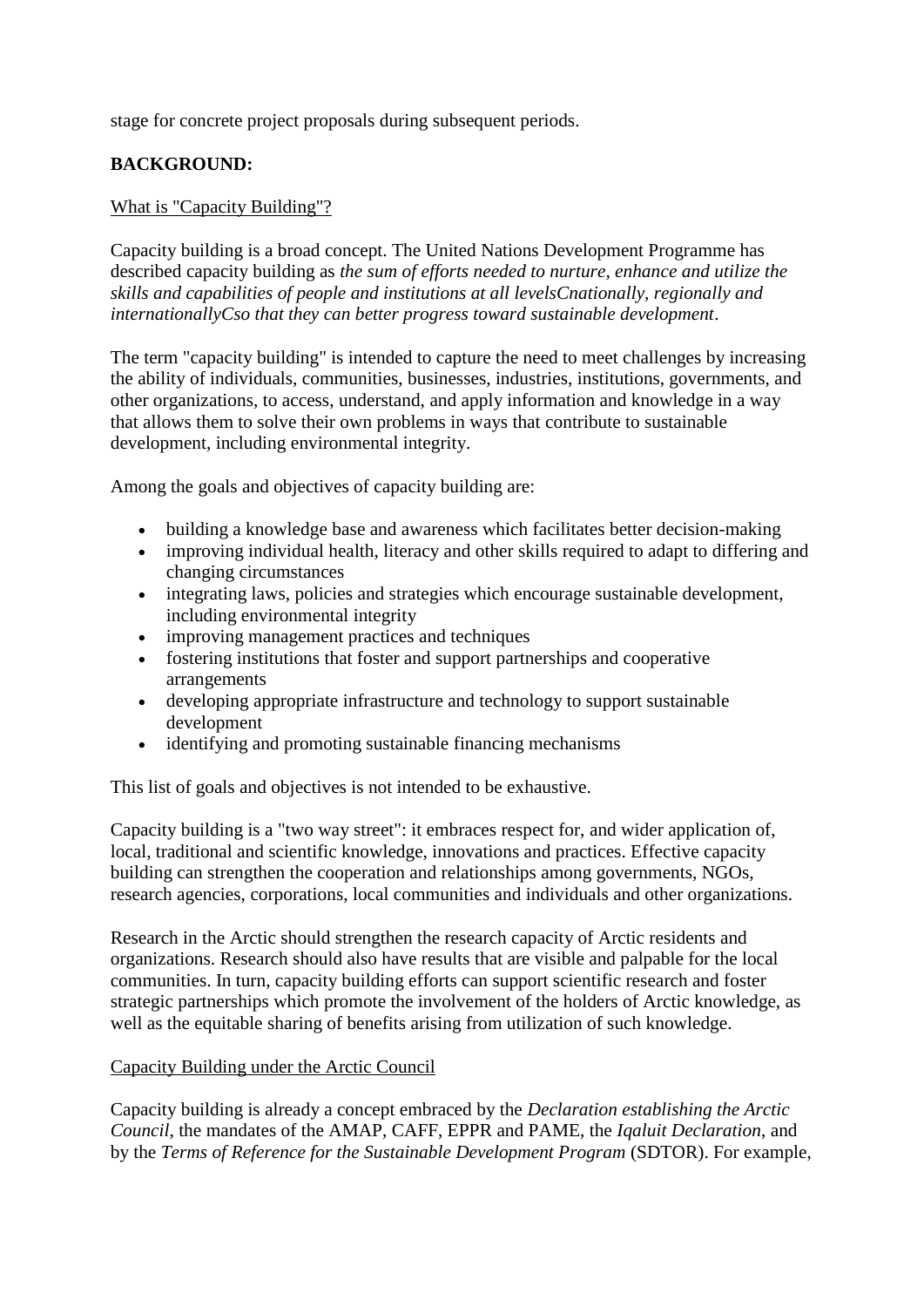Article 2(c) of the SDTOR states:

"Proposals for such activities should include a description of the nature of the issue to be addressed and identify the benefit to be realized, including projected relationship to the experience and needs of the indigenous and other residents of the Arctic." [emphasis added]

In addition, capacity building is also a significant, on-going dimension of many Working Group activities under the Arctic Council (see examples below) and in other international fora and organizations. Commensurate with the Declaration Establishing the Arctic Council, linkages among these Arctic Council programs, and between the Arctic Council and other organizations and international fora could be improved in relation to capacity building.

Communicating the steps or pathways towards sustainable development, including environmental integrity, has been an on-going challenge. The Arctic Council is well placed to provide leadership through effective communication of the importance and practical dimensions of its past and on-going capacity building efforts.

# The Draft Chapeau and *a capacity building focus*

There is also a clear linkage between a *capacity building focus* and the draft chapeau for the Sustainable Development Program. However, capacity building can be seen as an overarching objective/principle of virtually all Arctic Council activities, not just those under the Sustainable Development Program. Accordingly, it is suggested that the draft chapeau be amended to reflect the overarching nature of a capacity building focus.

# A capacity building focus and Arctic Communities

A *capacity building focus* would assist Permanent Participants and Arctic communities by stressing the on-going need to "translate" knowledge and information into practical skills, models or pathways that can foster sustainable development, including environmental integrity, in the Arctic.

It is recognized that Arctic states are conducting many of their own domestic efforts in relation to capacity building. This proposal for *a capacity building focus* is premised on the priority already being given to capacity building in Arctic states. This is evident from the wide range of capacity building initiatives which currently exist. For example,

- At the SAO meeting in Washington, in November, 1999 Sweden noted four projects it is conducting in the area of capacity building relating to democratic development, energy efficiency training, rural development and social and healthcare sectors.
- Norway noted that its priorities in capacity building were linked to environmental management, in particular in Northwest Russia.
- The Northern Europe Initiative (NEI) of the U.S. Government is a strategy to promote stability, strengthen Western institutions and security structures, and bolster U.S. trade and investment in the Baltic Sea region. It seeks to do so by energizing government agencies, the private sector, and the community of non-governmental organizations to build active networks of cooperation among the Baltic Sates, northwest Russia, the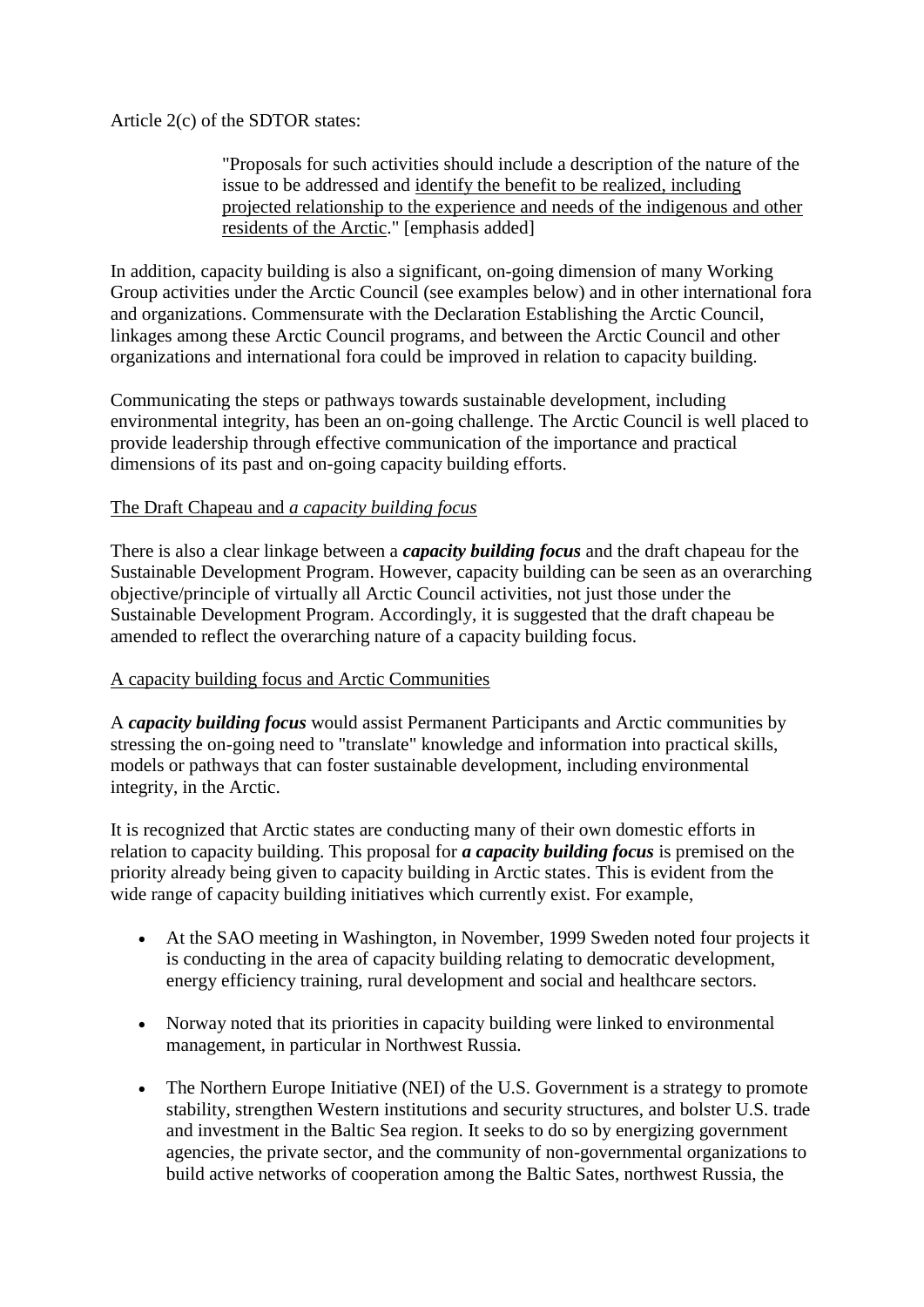Nordic countries, Poland and Germany.

- Canada has stated its commitment to capacity building and tabled a discussion paper at the SAO meeting in Washington with an Annex containing ten examples of capacity building activities relevant to the Canadian Arctic.
- Under the Barents Euro-Arctic Council, there is an institution building and capacity building initiative (1997-2007) relating to the Russian pilot region of Murmansk. The objective is to develop environmental management in the State Committee for Environmental Protection in Murmansk. The project organization is established and network-building with various other initiatives is ongoing. Language training, IT infrastructure, and pilot projects in the fields of pollution control and environmental management are on-going.
- Bilateral cooperation is proceeding in the work of ICC and RAIPON on a nongovernmental component of the Canada-Russia indigenous institution building initiative. ICC and RAIPON have indicated that the capacity building concept is at the core of their work and priorities.
- Bilateral cooperation is contributing to capacity building in many communities and regions of the Arctic. Participants from the USA provide the example of the Sustainability of Arctic Communities Project.

In addition, a *capacity building focus* could highlight many current and proposed activities within the Arctic Council and associated bodies. Working Groups have been conducting programs for several years which have, or could further enhance capacity building efforts in the Arctic. In this regard, successes and lessons learned could be highlighted through further dialogue among the Working Groups. The following examples are in no particular order and are not intended to be exhaustive:

- The *Arctic Climate Impact Assessment* project, as outlined in the meeting report of the workshop held in Washington in Feb-Mar, 2000, is designed to produce a summary of current scientific understanding of climate change and variability and increased UV radiation; a set of climate change scenarios; and an examination of potential impacts of climate change on ecosystems, infrastructure and other elements of society. ACIA is designed to include physical, biological and socio-economic systems throughout the Arctic. Separately, AMAP and CAFF will consider a range of policy recommendations designed to aid mitigation of, or adaptation to, the impacts identified under ACIA.
- The *PAME/CAFF/IUCN Circumpolar Marine Workshop* held in Montreal (Nov-Dec/99) explored ways to advance practical measures to protect the Arctic marine environment and conserve its biological diversity through improved collaboration among Arctic countries, indigenous communities and other stakeholders and organizations. CAFF and PAME are currently considering the results of this workshop and the implications for their work plans.
- The proposal to the Global Environmental Facility (GEF) for *Identification of priority hot-spots and conduct of pre-investment studies for remedial action in support of the National Plan of Action for the Protection of the Marine Environment from*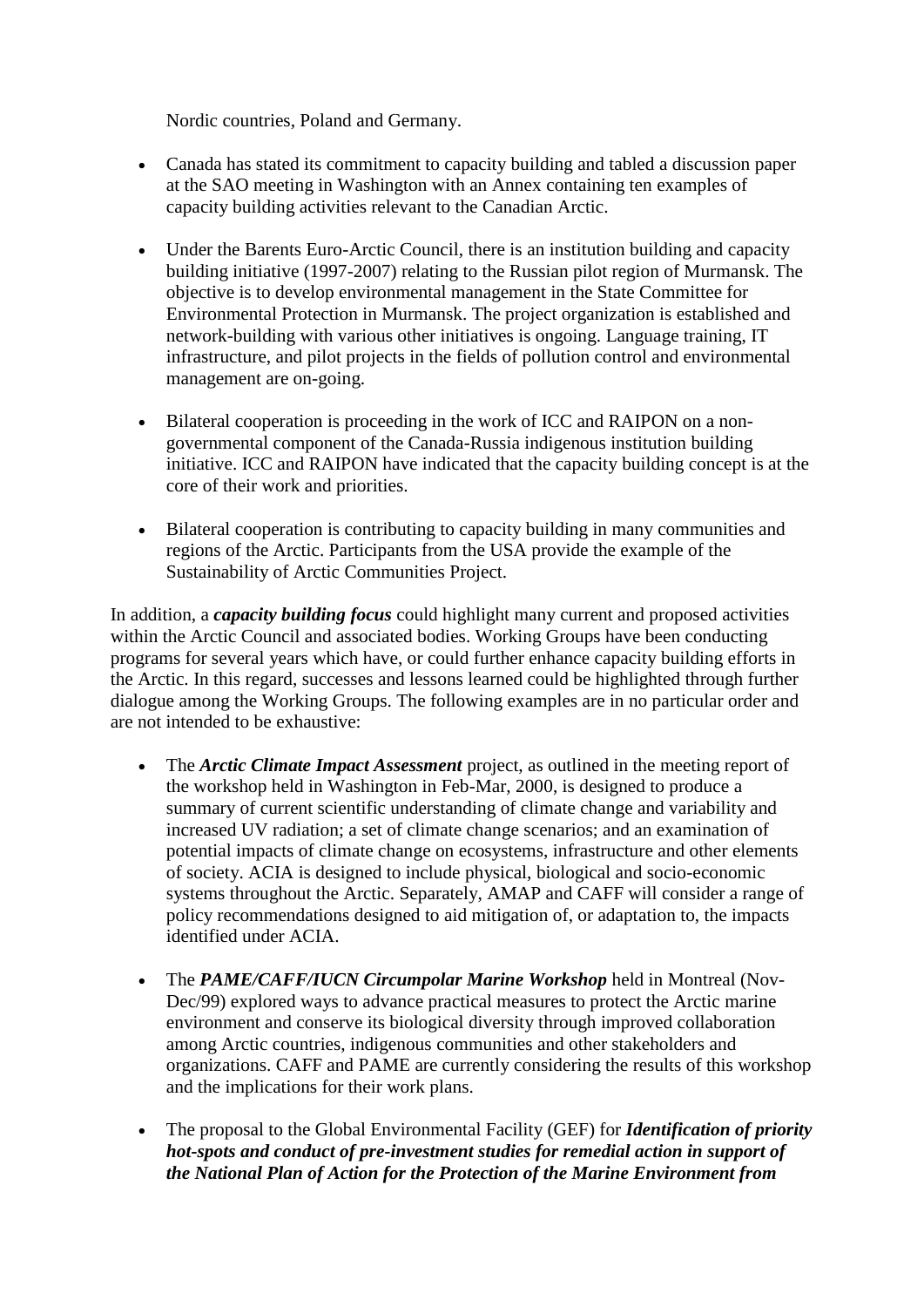*Anthropogenic Pollution in the Arctic Region of the Russian Federation*: Among the activities under the GEF project is a PAME/ACOPS partnership conference proposed for 2001. The project proposal also includes supporting the development of legal, policy, institutional and economic mechanisms and instruments required to strengthen protection of the marine environment from anthropogenic activities, as well as examining and outlining approaches to secure, from national and international sources, the required support for the development of the capacity to implement identified priority interventions.

- The *Arctic Council Action Plan to eliminate Pollution in the Arctic (ACAP)* is designed as a mechanism to strengthen and support national actions to reduce emissions and other releases of pollutants. A *capacity building focus* could contribute to the identification of priorities and criteria for actions to implement the Action Plan. In addition, projects and activities pertaining to pollution prevention and remediation measures could build capacity in Arctic communities.
- The *CAFF/Circumpolar Protected Areas Network (CPAN) Workshop* hosted by the USA in Anchorage (Oct/1999), as reported by CAFF at the SAO meeting in Washington, was dedicated to examining support for Russian protected areas and ways to provide tools for ensuring their future.
- The *CAFF/Russia/UNEP-GRID-Arendal projectproposal* to the Global Environment Facility (GEF) is designed to safeguard large tracts of undisturbed ecosystems in the Russian Arctic and ensure conservation and sustainable use through development and implementation of integrated ecosystem based management strategies in selected regions. This project will encourage and establish mechanisms for consultation and participation of indigenous and local communities, regional and federal authorities.
- The on-going *University of the Arctic* initiative is directed at capacity building through education, research and establishment of circumpolar and other networks.
- The *Children and Youth Initiative* through its health, networking, internship dimensions is designed to contribute to capacity building in relation to children and youth. The internship dimension provides youth with experiences which can be adapted to circumstances in their home region.
- The *International Arctic Environmental Data Directory (ADD) Council* submitted a proposal to SAOs in Washington to operate as a joint committee of the Arctic Council and IASC and to host on a permanent basis the Arctic Council=s web server through ADD=s GRID-Arendal secretariat; to supply information and data through ADD organizations; and, to provide a network of data and information specialists. Associated with this is a proposal to improve access to environmental and sustainable development data and information in the Russian north.
- The *Fourth Conference of Parliamentarians of the Arctic Region* will be held in Rovaniemi, Finland, August 27-29, 2000. The major themes to be examined are the work of the Arctic Council, capacity building in the Arctic and financing sustainable development.
- One international example of on-going capacity building efforts relevant to the Arctic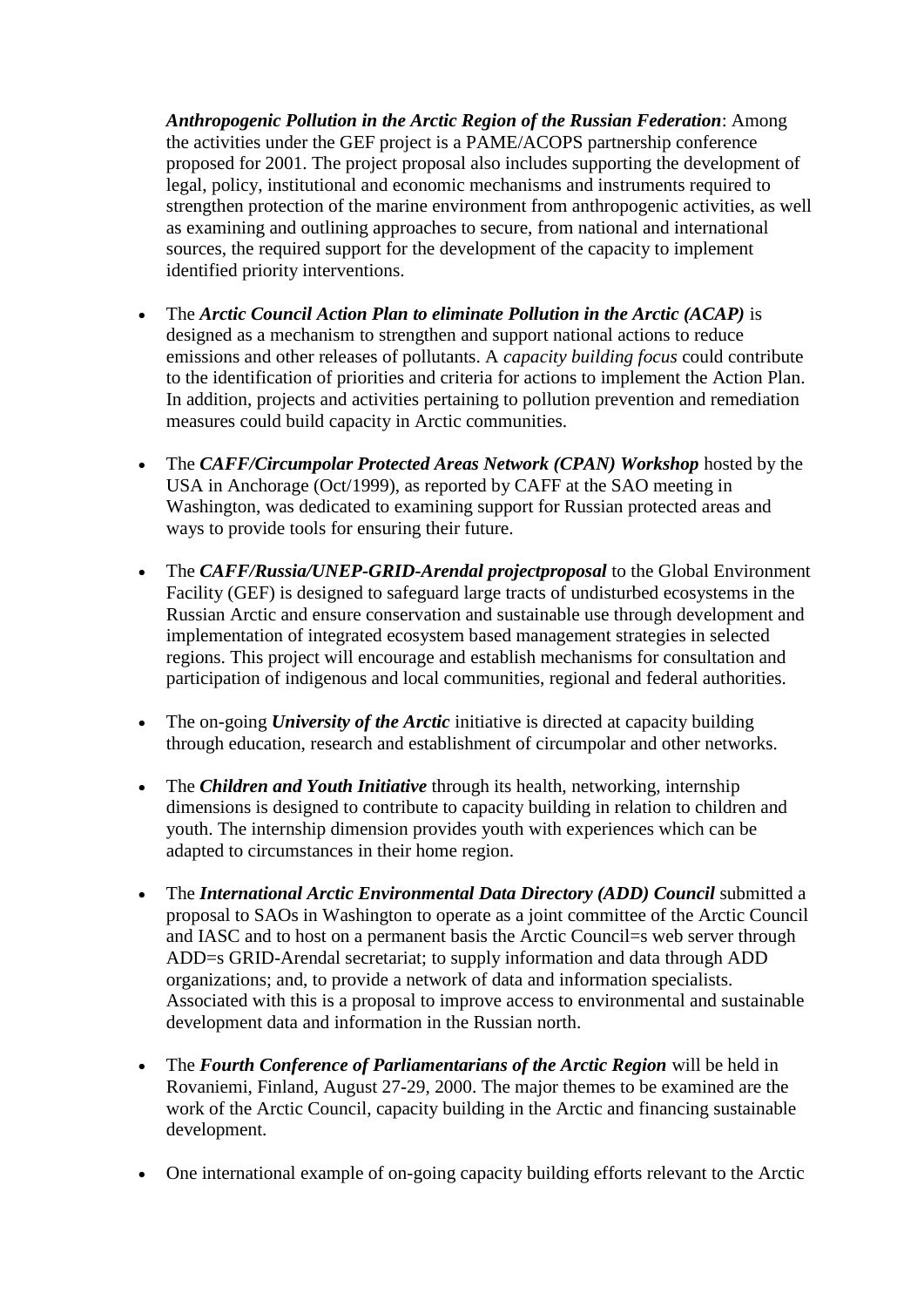is the work being conducted by the Subsidiary Body for Scientific and Technological Advice under the United Nations Framework Convention on Climate Change.

#### Differing Circumstances, Differing Needs

Recognizing the differing conditions and needs across the Arctic, the objective of this proposal for a *capacity building focus* is not to identify a uniform set of capacity building priorities that would apply to each Arctic State. Rather, the proposal calls for actions which can increase the relevance and value of all current and future Arctic Council activities by building awareness, strengthening networks, and engaging in a broader dialogue with the intended recipients of capacity building efforts.

It is generally recognized that capacity building efforts fall into three broad categories, each of which can be further sub-divided into a range of issue areas. The Arctic Council is already active at the program and project level in many of these issue areas through the work of AMAP, PAME, EPPR, CAFF and SDWG.

# 1. **Building Human Capacity:**

This category involves individual education, skills, and adaptation to changing economic, social and environment circumstances . Some issue areas include: children and youth; literacy, education, and training; human health; etc.

# **2. Building Social Capacity:**

This category involves "communities", broadly defined, and their institutions, organizations and infrastructure, in the context of their circumstances. Many Arctic Council activities have direct relevance to the development of social capacity. Some issue areas include: pollution prevention; resource management (eg, building capacity in relation to energy efficiency and alternatives, reindeer herding, forestry, fisheries and marine resources, tourism; infrastructure: water & sanitation, transportation, information technology; institution building; enforcement of international agreements; etc.)

# **3. Stewardship of Natural Resources**:

This category involves building capacity to maintain and conserve natural resources through the enhancement of human and social capacity. Some issue areas include: protection of natural habitats and biodiversity; harvesting that meets the reproduction capacity of the stock; reducing and eliminating human contributions to pollution and climate change, etc.

There are internal and external forces that influence capacity building initiatives. In some cases, national or local bodies have primary responsibility for determining priorities and undertaking action. In other areas, global or regional issues require responses at the international or regional level. As was pointed out in the Finnish non-paper on the Arctic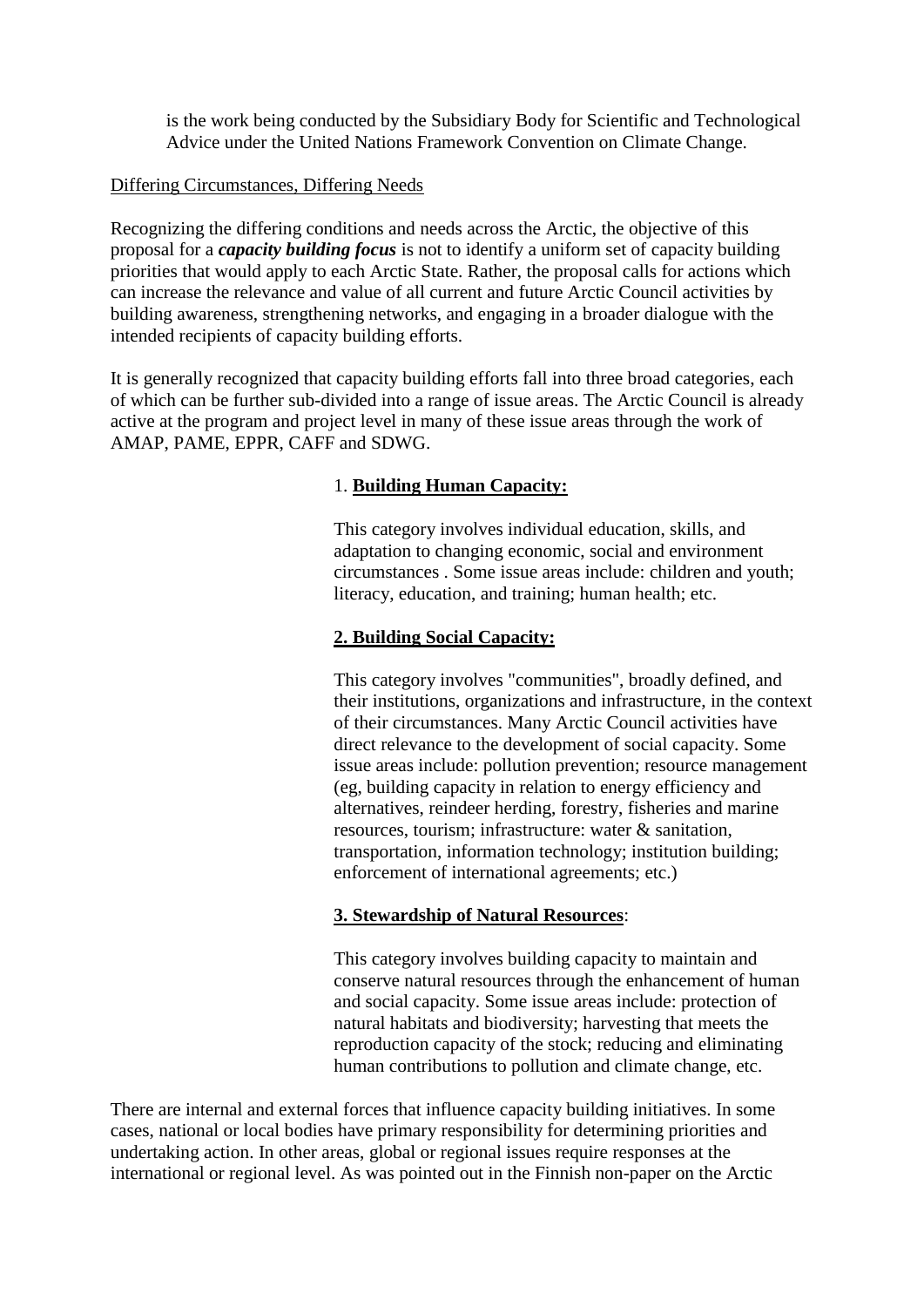Council Sustainable Development Program tabled in June, 1998, the Arctic Council should be oriented as an institution within a larger "community" of international institutions which could have reinforcing roles in Arctic and global affairs.

# Principles for a *Capacity Building Focus*:

- Capacity building is an identifiable theme in the *Declaration on the Establishment Arctic Council*.
- A capacity building focus should inform virtually all activities of the Arctic Council, and those of its five working groups (AMAP, CAFF, EPPR, PAME, SDWG).
- A capacity building focus should build awareness of, access to, and application of information that can contribute to capacity building in Arctic communities, including development of individuals, institutions, infrastructure and financing arrangements, as appropriate.
- To foster capacity building, information should be available in forms and languages understandable to Arctic residents, to the extent possible.
- A capacity building focus should accommodate differing priorities and responses in each region, Arctic State, or community.
- A capacity building focus should seek to link activities within the Arctic Council that can further contribute to capacity building in relation to the Arctic, and, as appropriate, should explore linkages with the capacity building efforts of other international fora and organizations.
- A capacity building focus is based on a growing awareness of the close linkages among domestic, bilateral and international sustainable development and environmental issues.
- A capacity building focus should highlight opportunities to generate useful models and activities to help economies in transition, such as in Russia and in Arctic regions generally.
- A capacity building focus could lead to new Arctic Council activities and projects, as appropriate.

# Approaches

The following approaches are suggested for the first phase of a capacity building focus:

# **INCREASING AWARENESS & USE OF CURRENTLY AVAILABLE INFORMATION:**

# **Possible Approach**

: Significant information and knowledge is already available from the work of AMAP, CAFF, EPPR, PAME, SDWG, the Permanent Participants, Observers and many other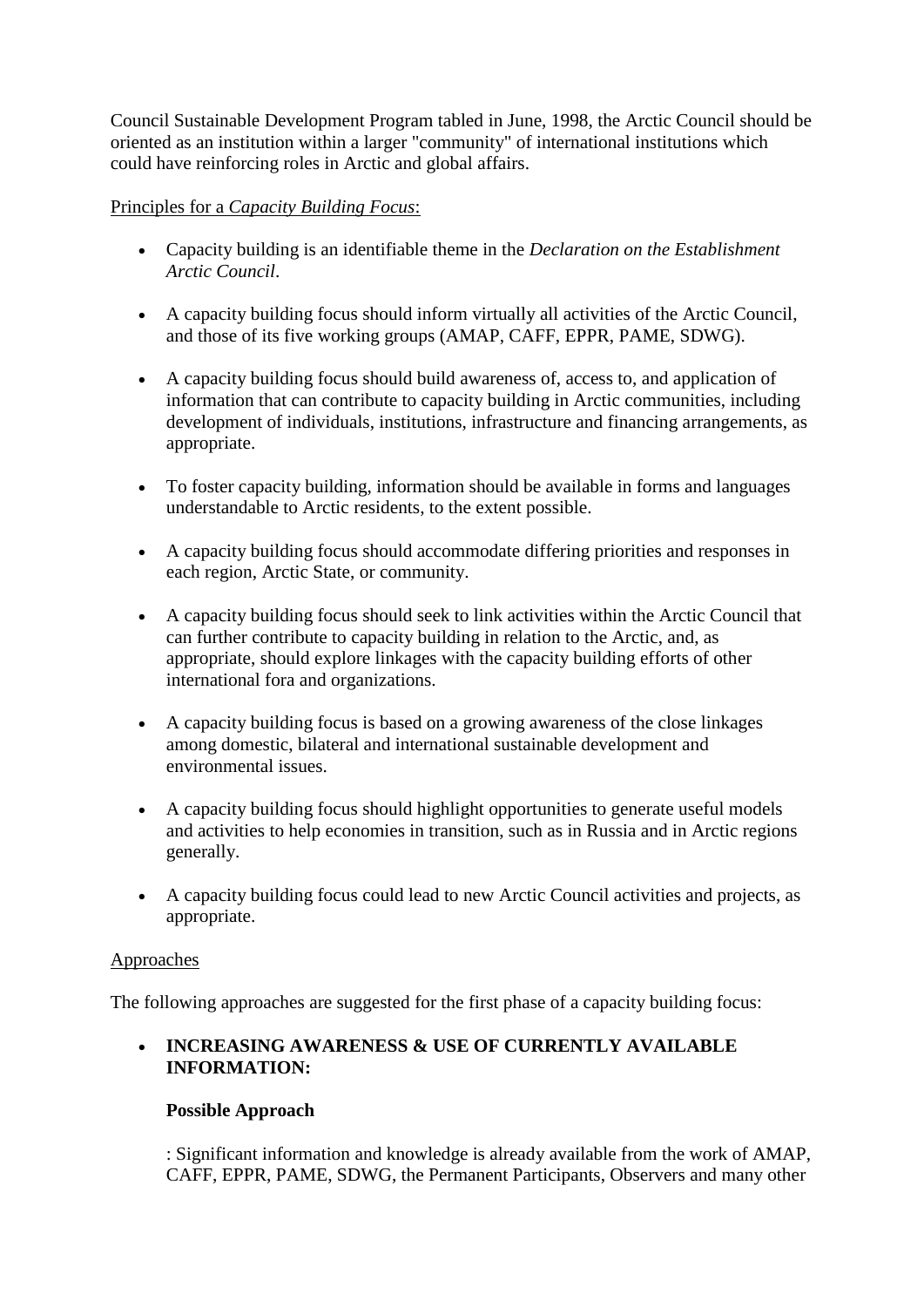bodies and institutions with Arctic expertise. With a capacity building focus, the Arctic Council could seek practical ways to ensure broader access to, and understanding of, existing information and to ensure real opportunities for its application in Arctic communities and by Arctic policy-makers. The Arctic Council should seek to build capacity by engaging Arctic communities in finding ways to effectively **share, utilize or apply existing informationand knowledge**.

# **NETWORKING FOR CAPACITY BUILDING:**

#### **Possible Approach**

: Networking with today's technology allows multi-dimensional dialogue and consultation. Networks can be employed for engaging empowering and increasing the efficiency of individuals, communities, governments and the private sector, as well as for facilitating needs identification, issue identification, local knowledge dissemination, coordination, implementation, and more.

A capacity building focus could examine ways to improve networks for sharing information and consulting in the circumpolar north. The networking dimension of the Arctic Council Children and Youth Initiative is one example of a step in this direction. In addition, networking is a major component of activities under the Barents Euro-Arctic Council. The International Arctic Environmental Data Directory (ADD) Council is also bringing forward a proposal relating to networking.

An objective of the capacity building focus would be to increase awareness and cooperation for the expansion of networks linking a broad range of stakeholders, including governments, Arctic residents, NGOs, business, industry, teachers, politicians, community representatives, health workers, scientists, and so on. These efforts could be directed at cooperation:

- to increase awareness in Arctic communities of existing networks and capacity building initiatives;
- to facilitate the establishment of new networks and the integration of existing networks to allow multi-dimensional dialogue and consultation;
- to use indicators more effectively to focus and facilitate capacity building for sustainable development; and
- to share experiences and methodologies relating to capacity building in our respective societies.

# **IDENTIFYING CAPACITY BUILDING PRIORITIES IN THE PERIOD 2000 to 2002:**

Possible Approach: The above approaches are generally of an organizational natural and are intended to improve awareness and communication in relation to capacity building activities. A Ministerial Round Table could also include discussions on some other ways to identify priority areas for a capacity building focus in the period 2000-2002. These discussions could come under, or reference the framework contained in the Chapeau for Arctic Council Sustainable Development Program, as well as the work plans of AMAP, CAFF, EPPR, and PAME. More detailed recommendations on this approach are set out below.

#### **RECOMMENDATIONS:**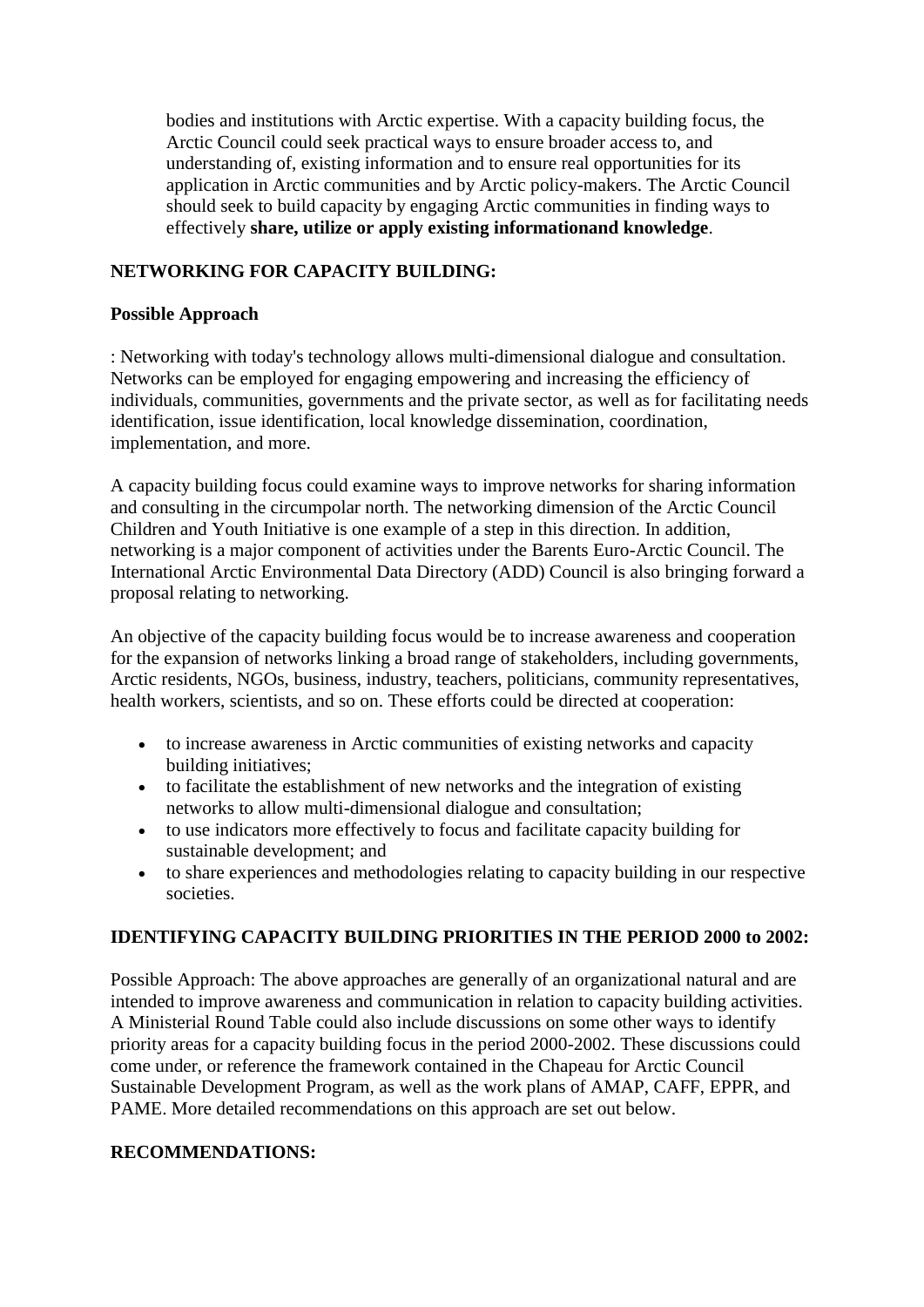Based on the above approaches, it is proposed that the following recommendations be approved by SAOs and forwarded to Ministers, in an appropriate form, for their consideration at the upcoming Ministerial Meeting in the autumn of 2000. These recommendations have been placed into the following categories, however, they are not intended to be mutually exclusive:

- Reporting to Arctic Council Meeting in October, 2000
- Arctic Council Round Table Discussion on Capacity Building
- Intersessional Activities for the period 2000-2002 for Approval by the Arctic Council.

Some or all of these items could be the subject for a ROUNDTABLE DISCUSSION on CAPACITY BUILDING at Ministerial the Ministerial Meeting in October, 2000.

Reporting to Arctic Council Meeting in October, 2000:

# -- **Working Group Report on Activities and Progress to Date**

Working Group chairs could prepare a single, integrated report to Ministers on the Arctic Council=s past and current capacity building work, highlighting some of the successes to date.

--

# **Report for Ministers on some of the Capacity Building Issues and Priorities which emerged from the Whitehorse Sustainable Development Conference and Timber line Workshop (1998)**

A brief report on capacity building issues and priorities emerging from the Whitehorse Conference and Timber line Work shop could be prepared for Ministers for October, 2000, for information purposes.

--

# **Presentation on Devolution and Institution Building: Nunavut as a Capacity Building Case Study**

Devolution and community empowerment are major themes in capacity building activities. If other Arctic states and Permanent Participants felt it would be worthwhile, Canada would be prepared to make a presentation to Ministers to report on capacity building progress in Nunavut. This would be a case study approach that could include information on the decentralized governmental system; how Nunavut is being "networked" using information technology systems; training and skills development programs; and so on. In addition some of the devolution work with the Yukon could be examined, as could the co-management approaches in all the territories.

Arctic Council Round Table Discussion on Capacity Building: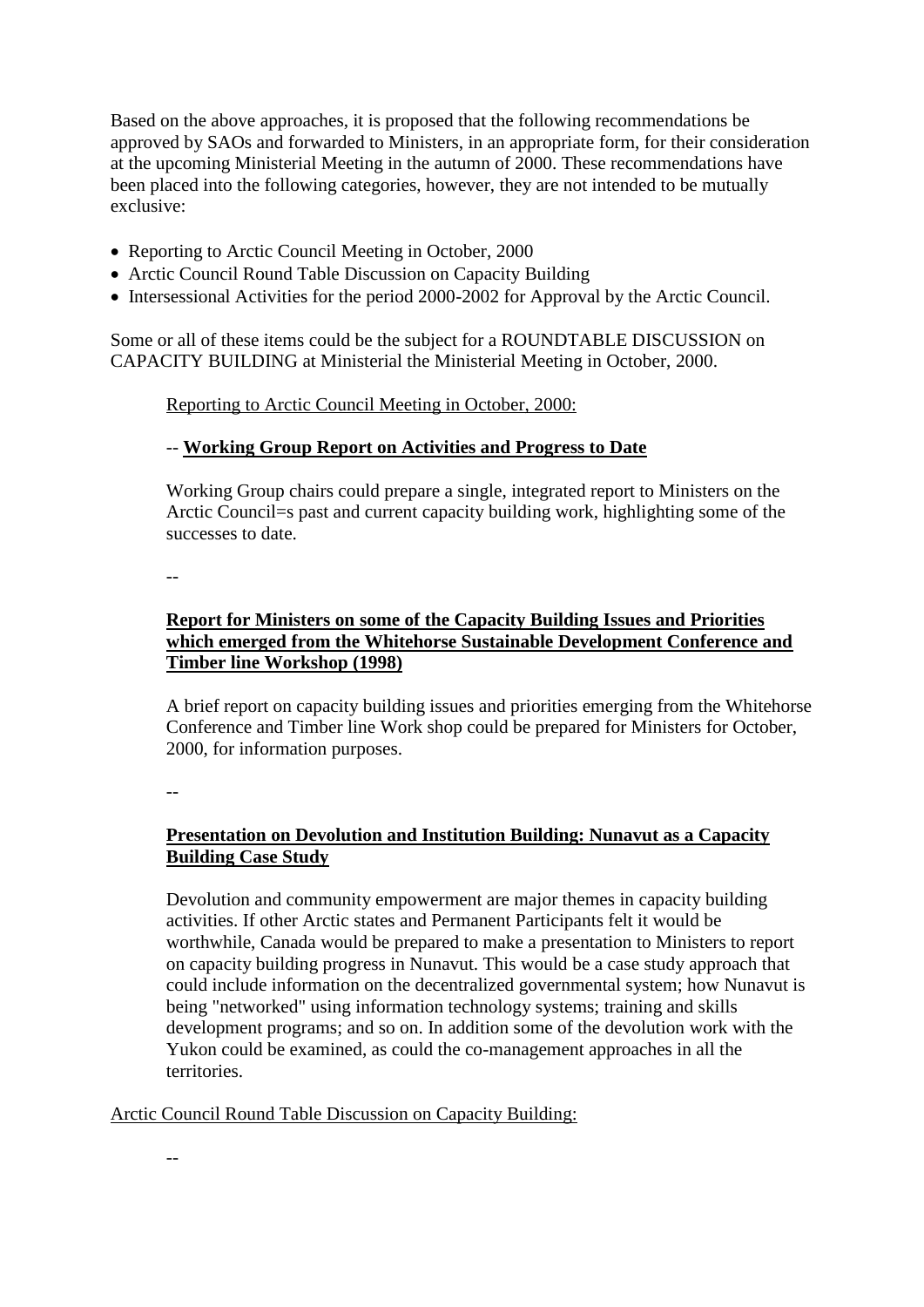# **Round Table Discussion on Capacity Building**

Under this item Ministers, Permanent Participants, and as appropriate, Observers, could discuss national priorities, possible linkages to current Arctic Council programs and projects and how information and experience-sharing could be enhanced across the circumpolar world under the Finnish Chair and beyond. The objective of this item would be to further identify capacity building needs and the appropriate role for the Arctic Council in advancing capacity building activities in relation to Arctic communities.

Other issues for discussion under this item could include:

- o Are there common categories or priority issue areas where Arctic States can cooperate to enhance capacity?
- o How can activities be designed to engage Arctic and non-Arctic stakeholders to ensure that capacity building actually occurs in accordance with the needs and priorities of Arctic communities?
- o How can activities be designed to increase the capacity of Arctic communities to apply the principles of sustainable development and ensure on-going stewardship of the environment ?
- o How can the knowledge and information derived from the activity be best disseminated and applied within the Circumpolar North ?
- o Are there other global or regional networks to which the Arctic Council networks should be linked to enhance capacity building?

 $-$ 

# **Declaration on Capacity Building**

A *capacity building focus* should be included in a declaration prepared for consideration and adoption by Ministers, or could be the subject of a separate declaration. The objective would be to affirm an on-going commitment to a *capacity building focus* in relation to Arctic Council programs and projects. A commitment to a capacity building focus would signal continued attention to value-added activities that lead to increasingly greater returns from ongoing activity, cooperation and networks within and among Arctic States and international organizations

Intersessional Activities for the period 2000-2002 for Approval by the Arctic Council:

--

# **Arctic Council Capacity Building Workshop**

SAOs could recommend to Ministers that they approve an Arctic Council workshop on capacity building (eg. best practices and lessons learned), and mandate the preparation of a comprehensive report on capacity building for the 2002 Ministerial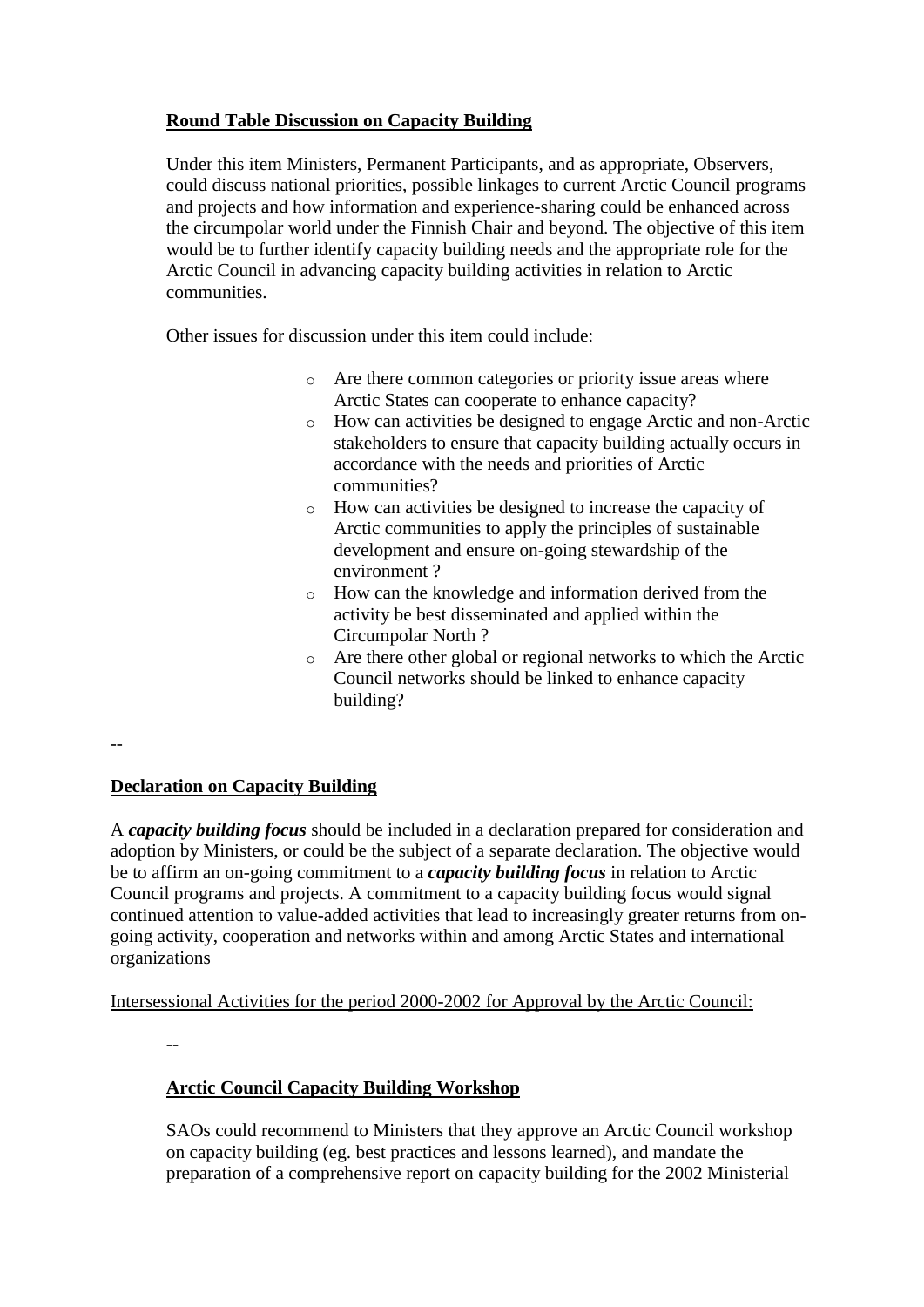Meeting. Participants could include SAOs, members of the five Arctic Council Working Groups, representatives from the Permanent Participants and Observers, and other invited technical advisors as may be appropriate. A capacity building workshop could, for example, build on the initial Whitehorse conference and also link ideas coming out of other processes or international workshops such as the reindeer herding workshop, the oil and gas workshop, the sustainable use and conservation of living marine resources workshop, the Circumpolar Marine Workshop, ACIA workshops, to name just a few.

Among the issues for a Roundtable discussion on this item could be designation of a lead coordinator, level of financial commitment, and involvement of Arctic communities in planning and caring out any such workshop.

--

#### **Survey and Database of Capacity Building Activities**

A comprehensive survey and database of capacity building activities and programs could be prepared for the 2002 Ministerial Meeting, possibly including a roster of capacity building authorities or experts.

Among the issues that could be discussed under this item are continuity and longevity of programs and results. Are there approaches that could improve coordination and outcomes of such programs? How can domestic and international programs be better coordinated? What are the administrative burdens relating to capacity building programs? Are skills training programs creating jobs for people in the Arctic? If appropriate, this item could, for example, reference or link to the work of the *Standing Committee of Parliamentarians of the Arctic Region* in relation to their inventory of sustainable development projects and upcoming conference which includes capacity building issues, and/or the project proposal relating to a survey of living conditions in the Arctic.

--

#### **Preparation of Guidelines for Arctic Council Capacity Building Activities**

Related to the outcomes of a *Capacity Building Workshop* and *Survey of Capacity Building Activities* is the possible development of capacity building guidelines. Arctic Council Capacity Building Guidelines could assist in the processes of building awareness, expanding networks, increasing access to information and preparing and disseminating "user friendly" summaries of Arctic Council research and materials.

This item could be included in the Arctic Council Roundtable Discussion on capacity building. Discussions could explore the need for, or desirability of, Arctic Council Capacity Building Guidelines; how best to involve Arctic communities, residents and organizations in setting research priorities; and ways to develop forms of capacity building information that can be readily utilized by different levels of expertise and different language groups.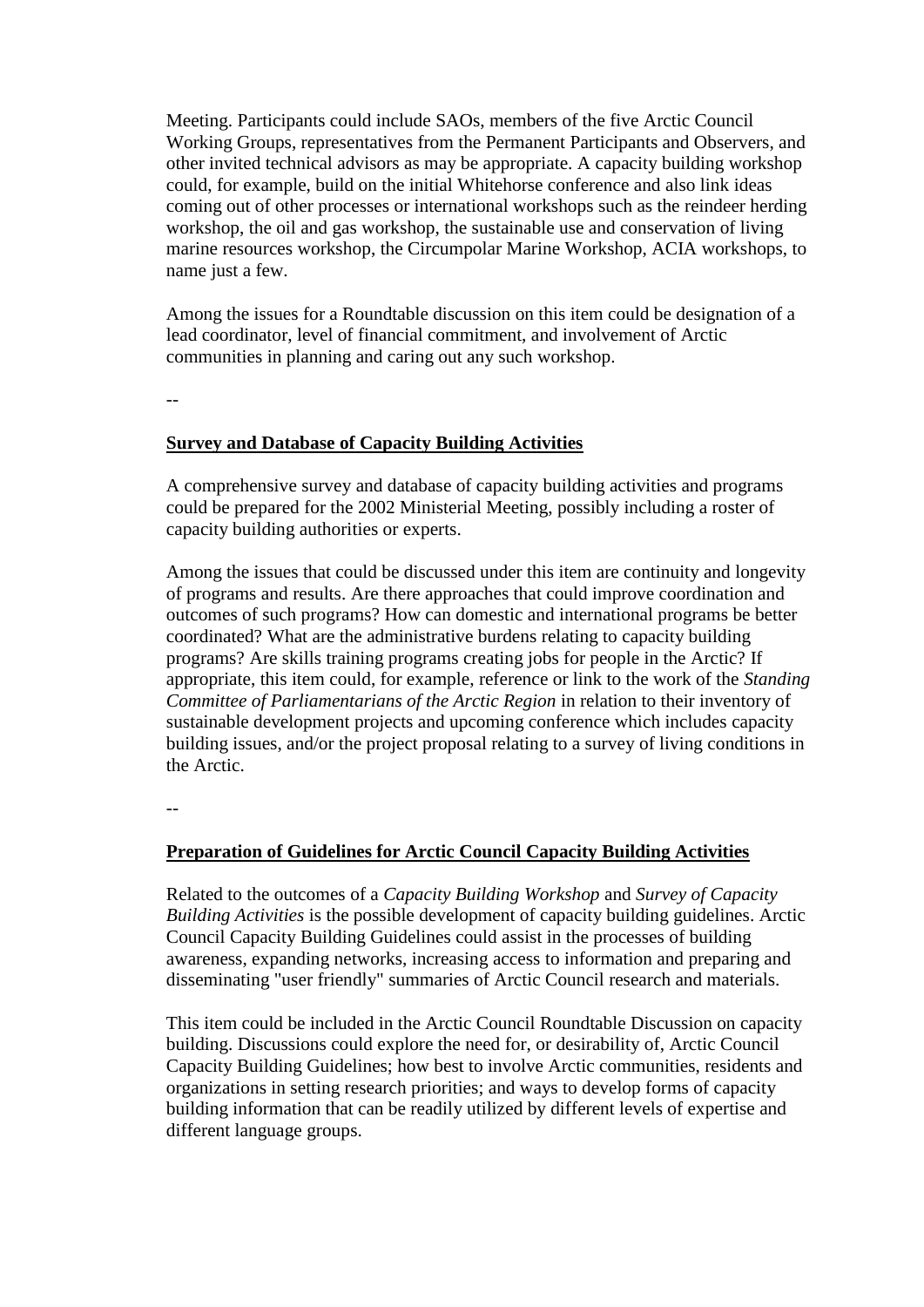#### **Enhancing Existing Networks**

This item could be included in the Arctic Council Roundtable Discussion on capacity building. Many Arctic "networks" currently exist. For example, the Barents Euro-Arctic Council has started to establish networks between various ongoing or proposed projects to promote a commitment to environmental protection among indigenous peoples and among school pupils in the Barents region. The focus includes themes such as Local Agenda 21 Initiatives, sustainable development energy efficiency, nature conservation and consumption and waste management. Ministers could explore issues relating to linking such networks to promote and enhance capacity building.

In addition, this item could be a forum for Ministers to discuss coordination within the Arctic Council programs and with other international fora that are engaged in capacity building activities regionally or otherwise. The appropriate body could be assigned coordination of this task with a view to making recommendations on possible options for structuring /linking these efforts in the future. Under this item the Ministers could discuss the state of current networks, network issues and parameters and the opportunities to improve and expand networks in the next 2 year period. One way to do this is to launch a study of existing networks and seek recommendations for increasing the linkages, and expanding the awareness of the networks and information available particularly in Arctic communities. Ministers could also discuss financial support for existing networks.

As a possible output from this discussion, Ministers could call for the production of a report for 2002 on the existing state of Arctic networks, including "a network map", and recommendations for enhancing awareness of and access to these networks in Arctic communities.

This item could reference or be linked to the proposals for the development of *Arctic Council Capacity Building Guidelines* (see above) in respect of how best to involve Arctic communities, residents and organizations in setting research priorities and developing forms of information that can be readily utilized by different levels of expertise. In addition, it could reference or be linked to a Working Group Report on Capacity Building (see above); to the proposal from the *International Arctic Environmental Data Directory (ADD) Council*; to the Networking Dimension of the Arctic Children and Youth Initiative; to networking activities under the Barents Euro-Arctic Council; to the University of the Arctic initiative; and so on.

--

### **Further Development of the Arctic Council Web Site in Relation to Capacity Building**

Under this item Ministers could review how better to use to Arctic Council web site as a portal for Arctic capacity building approaches. The web site could be developed to provide an Internet-based compendium of "best practices" and a "chat room" where communities could share experiences in relation to capacity building. This would enhance the profile of the web site and help promote dialogue with Arctic

--